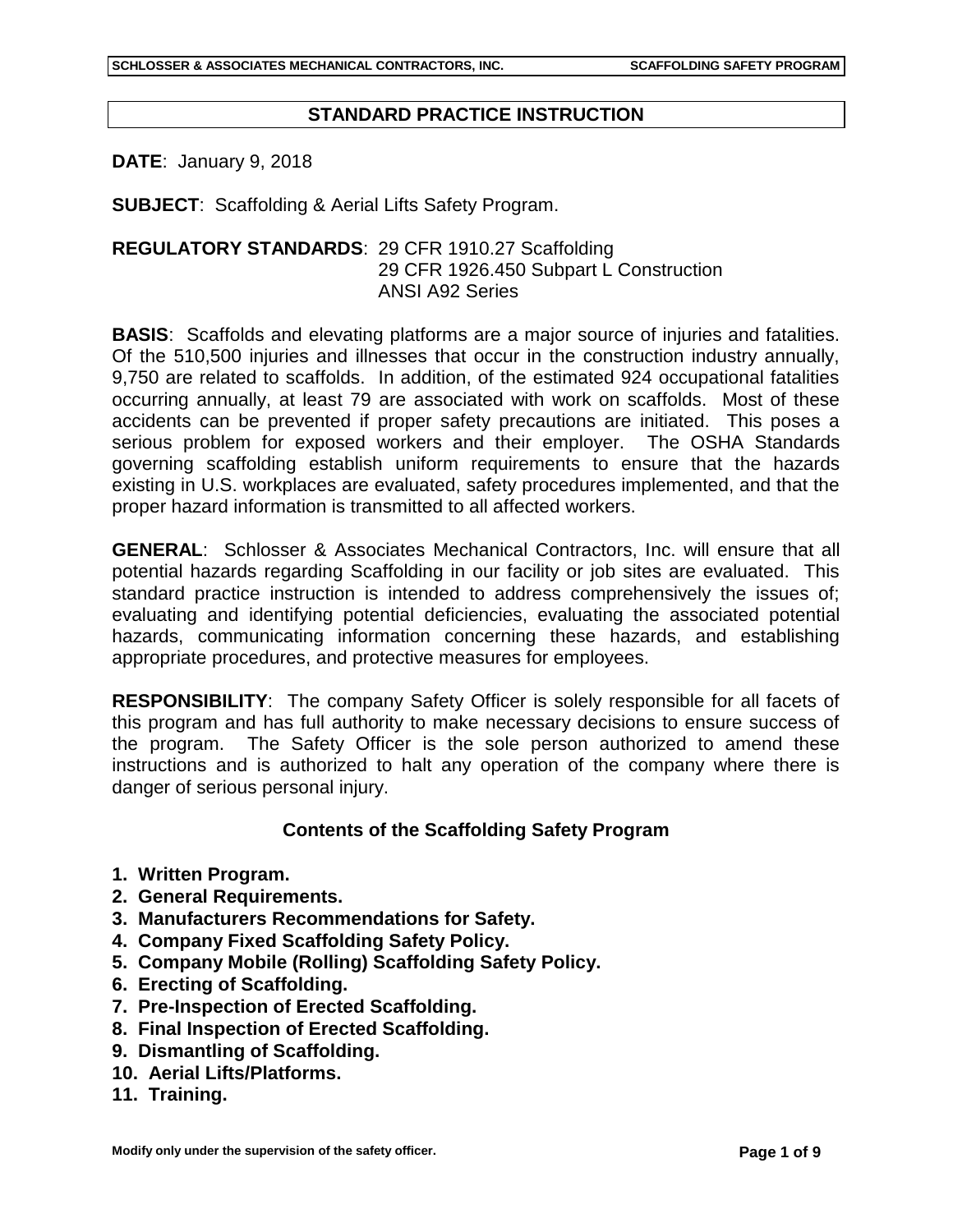# **Schlosser & Associates Mechanical Contractors, Inc. Scaffolding Safety Program**

**1. Written Program.** Schlosser & Associates Mechanical Contractors, Inc. will review and evaluate this standard practice instruction on an annual basis, or when changes occur to the governing regulatory standards, that prompt revision of this document, or when facility operational changes occur that require a revision of this document. Effective implementation requires a written program for job safety and health, that is endorsed and advocated by the highest level of management within this company and that outlines our goals and plans. This written program will be communicated to all required personnel. It is designed to establish clear goals, and objectives.

**2. General Requirements**. All facilities and equipment owned by this company will be maintained in a safe and healthful manner. Certain work conditions may contain a reasonable probability of injury that can be prevented by proper maintenance and supervision. Schlosser & Associates Mechanical Contractors, Inc. will do all possible to ensure the safety of our employees. No employee will knowingly be subjected to a hazardous condition without all possible protective measures first being implemented.

**3. Manufacturers Recommendations for Safety**. To insure safety and serviceability, manufacturers recommendations on use and maintenance will be strictly adhered to.

**4. Company Fixed Scaffolding Safety Policy**. To insure safety and serviceability the following general precautions concerning the care and use of scaffolding will be observed:

4.1 Footing and anchorages. The footing and or anchorage for scaffolds will be sound, rigid, and capable of carrying the maximum intended load without settling or displacement. Unstable objects such as barrels, boxes, loose brick, or concrete blocks will not be used to support scaffolds or planks.

4.2 Scaffolds and their components will be capable of supporting without failure at least four times the maximum intended load.

4.3 Scaffolds will be maintained in a safe condition at all times in accordance with the manufacturers recommendations. Fixed scaffolds will not be altered or moved horizontally while they are in use or occupied.

4.4 Any scaffold damaged or weakened from any cause will be immediately repaired and will not be used until repairs have been completed.

4.5 Scaffolds will not be loaded in excess of the working load for which they are intended.

4.6 All load-carrying timber members of scaffold framing will be a minimum of 1,500 f. (Stress Grade) construction grade lumber.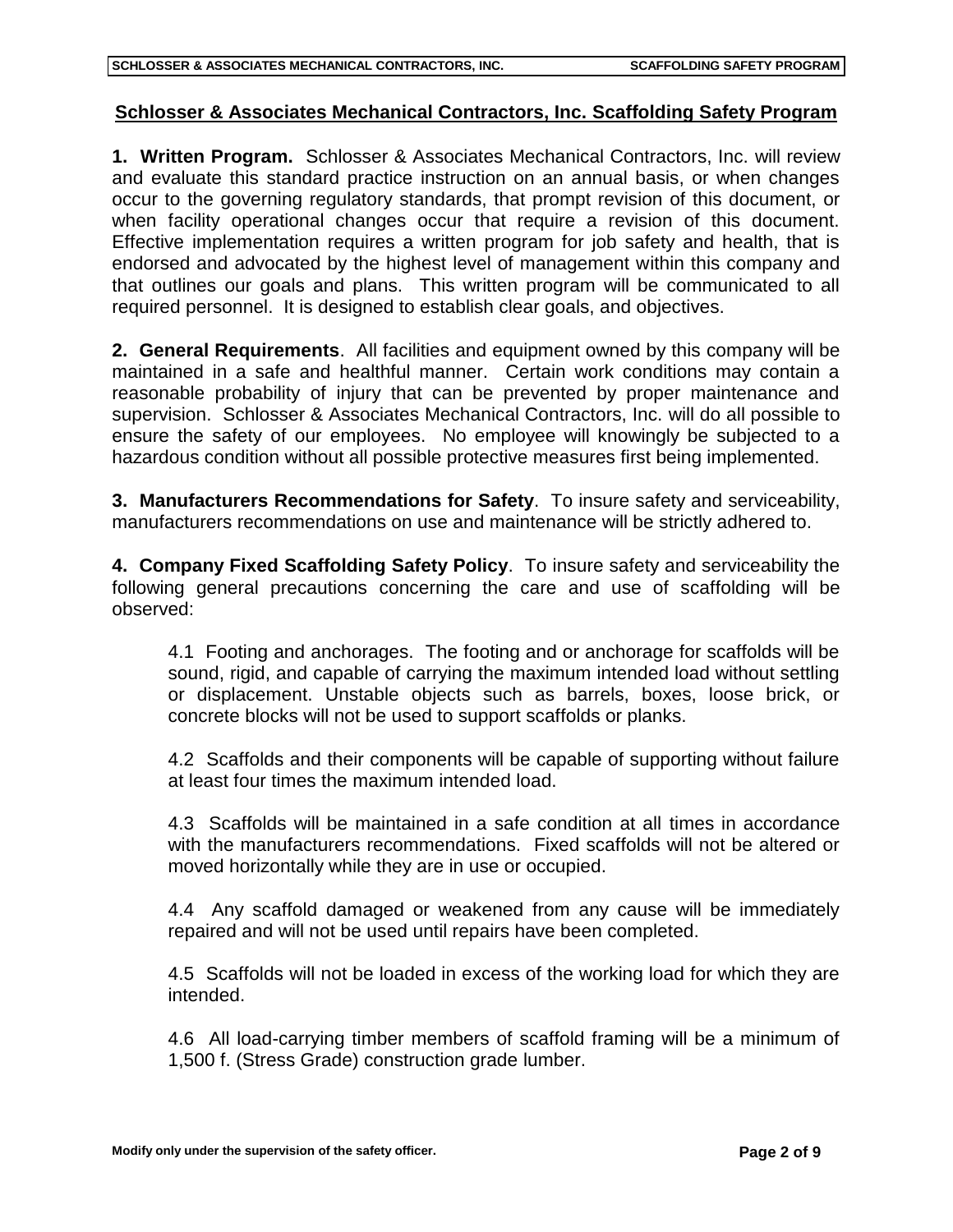4.7 All planking will be Scaffold Grade as recognized by grading rules for the type of wood used. The scaffold manufacturers recommendations will be followed.

4.8 Nails or bolts used in the construction of scaffolds will be of adequate size and in sufficient numbers at each connection to develop the designed strength of the scaffold. Nails will not be subjected to a straight pull and will be driven full length.

4.9 All planking or platforms will be overlapped (minimum 12 inches) or secured from movement.

4.10 An access scaffold or equivalent safe access will be provided.

4.11 Scaffold planks will extend over their end supports not less than 6 inches nor more than 18 inches.

4.12 The poles, legs, or uprights of scaffolds will be plumb, and securely and rigidly braced to prevent swaying and displacement.

4.13 Materials being hoisted onto a scaffold will have a tag line.

4.14 Overhead protection will be provided for men on a scaffold exposed to overhead hazards.

4.15 Scaffolds will be provided with a screen between the toeboard and the guardrail, extending along the entire opening, consisting of No. 18 gauge U.S. Standard Wire one-half-inch mesh or the equivalent, where persons are required to work or pass under the scaffolds.

4.16 Employees will not work on scaffolds which are covered with ice or snow, unless all ice or snow is removed and planking sanded to prevent slipping.

4.17 Tools, materials, and debris will not be allowed to accumulate in quantities to cause a hazard.

4.18 Only treated or protected fiber rope will be used for or near any work involving the use of corrosive substances or chemicals.

4.19 Wire or fiber rope used for scaffold suspension will be capable of supporting at least six times the intended load.

4.20 The use of shore scaffolds or lean-to scaffolds will not be used by this company.

4.21 Lumber sizes, when used in this section, refer to nominal sizes except where otherwise stated.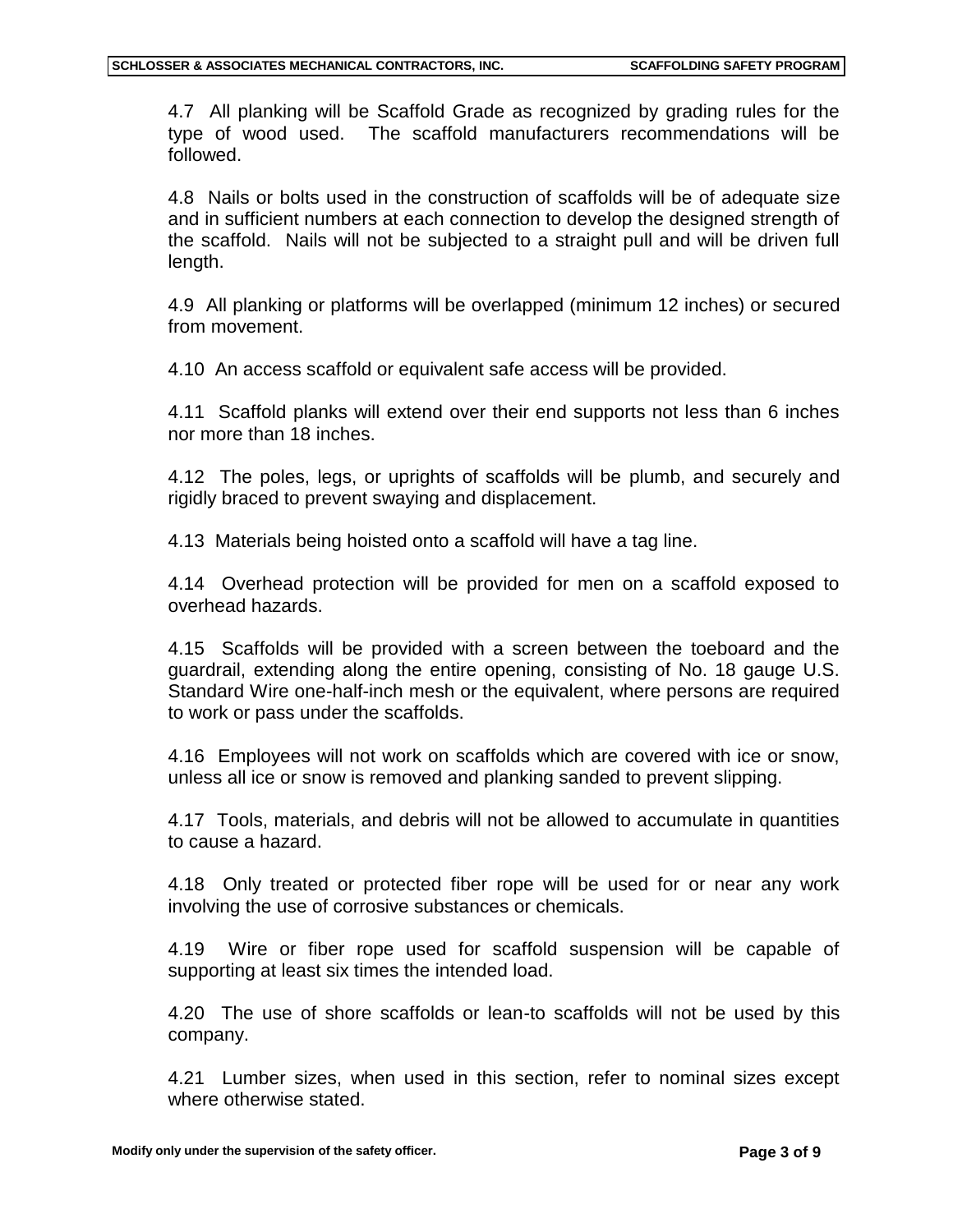4.22 Scaffolds will be secured to permanent structures, through use of anchor bolts, reveal bolts, or other equivalent means. Window cleaners' anchor bolts will not be used.

4.23 Special precautions will be taken to protect scaffold members, including any wire or fiber ropes, when using a heat-producing process.

**5. Company Mobile (Rolling) Scaffolding Safety Policy**. To insure safety and serviceability the following general precautions concerning the care and use of Scaffolding will be observed:

5.1 Working loads. Work platforms and scaffolds will be capable of carrying the design load under varying circumstances depending upon the conditions of use.

5.2 The design load of all scaffolds will be calculated on the basis of:

**Light -** Designed and constructed to carry a working load of 25 pounds per square foot.

**Medium -** Designed and constructed to carry a working load of 50 pounds per square foot.

**Heavy -** Designed and constructed to carry a working load of 75 pounds per square foot.

5.3 Nails, bolts, or other fasteners used in the construction of ladders, scaffolds, and towers will be of adequate size and in sufficient numbers at each connection to develop the designed strength of the unit. Nails will be driven full length. (All nails should be immediately withdrawn from dismantled lumber.)

5.4 All exposed surfaces will be free from sharp edges, burrs or other safety hazards.

5.5 Work levels. The maximum work level height will not exceed four (4) times the minimum or least base dimensions of any mobile scaffold. Where the basic mobile unit does not meet this requirement, suitable outrigger frames will be employed to achieve this least base dimension, or provisions will be made to guy or brace the unit against tipping.

5.6 The minimum platform width for any work level will not be less than 20 inches for mobile scaffolds (towers). Ladder stands will have a minimum step width of 16 inches.

5.7 The supporting structure for the work level will be rigidly braced, using adequate cross bracing or diagonal bracing with rigid platforms at each work level.

5.8 The work level platform of scaffolds (towers) will be of wood, aluminum, or plywood planking, steel or expanded metal, for the full width of the scaffold, except for necessary openings. Work platforms will be secured in place. All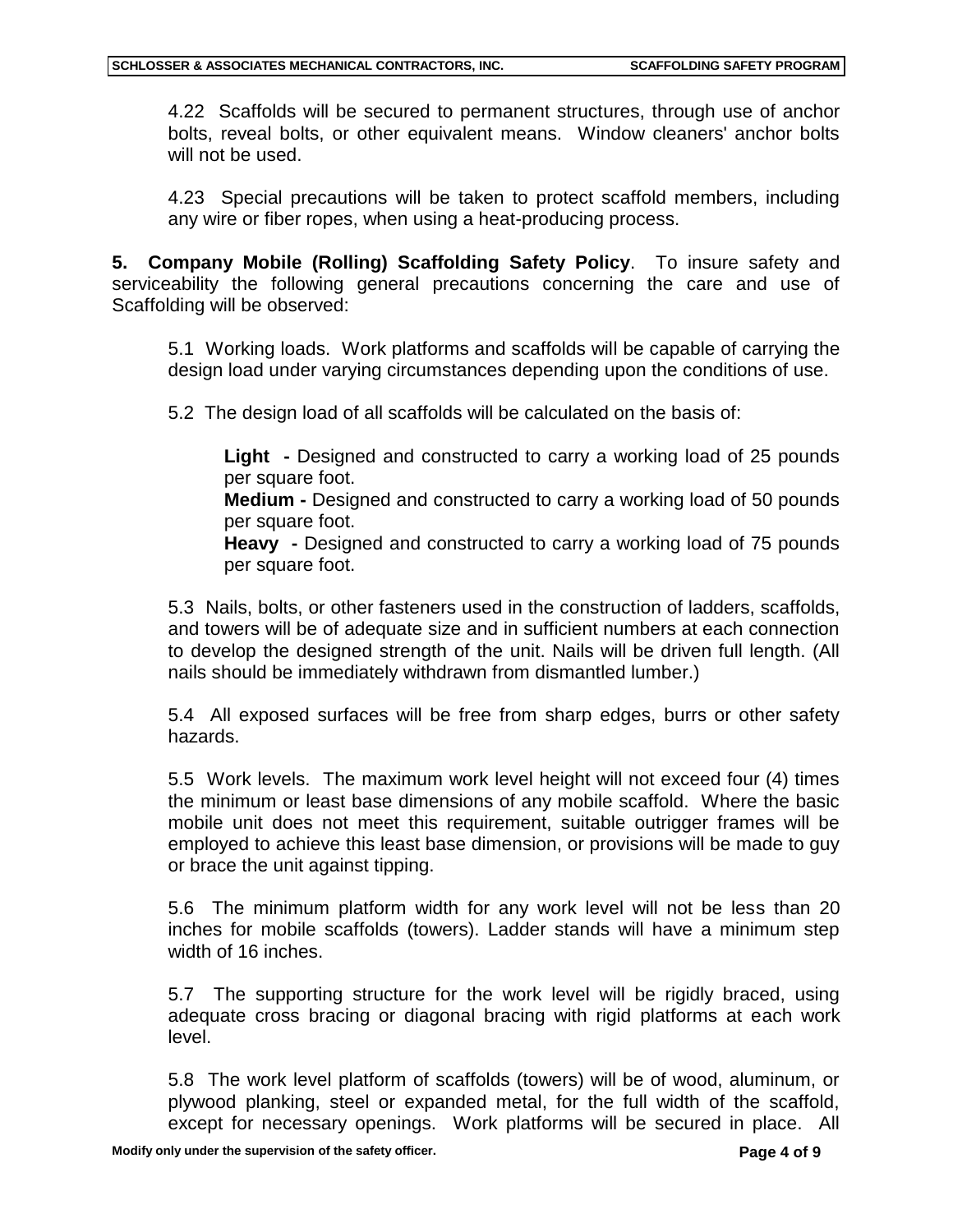planking will be 2-inch (nominal) scaffold grade minimum 1,500 f. (stress grade) construction grade lumber or equivalent.

5.9 All scaffold work levels 10 feet or higher above the ground or floor will have a standard (4-inch nominal) toeboard.

5.10 All work levels 10 feet or higher above the ground or floor will have a guardrail of 2- by 4-inch nominal or the equivalent installed no less than 36 inches or more than 42 inches high, with a mid-rail, when required, of 1- by 4 inch nominal lumber or equivalent.

5.11 Wheels or casters. Wheels or casters will be inspected to ensure that they are provided with strength and dimensions to support four (4) times the design working load.

5.12 All scaffold casters will be inspected to ensure that they are provided with a positive wheel and/or swivel lock to prevent movement.

5.13 Where leveling of the elevated work platform is required, screw jacks or other suitable means for adjusting the height will be used.

5.14 Employees are not permitted to ride rolling scaffolds during relocation.

- 5.15 Adjusting screws may not be extended more than 12 inches.
- 5.16 Before moving the platform secure all equipment and material.
- 5.17 Casters or wheels must have a serviceable locking device.
- 5.18 Be aware of overhead obstructions when moving scaffolds.
- 5.19 Never run over electrical cords.
- 5.20 Never pull scaffolds from the top, always push at base level.
- 5.21 Work only from the platform area never extend work beyond guardrailing.

**6. Erecting of Scaffolding**. Only competent employees designated by this company will supervise the erection of scaffolding. Pertinent OSHA regulations and information and guidance provided by the manufacturer of the particular type of scaffolding will be used. The following apply:

6.1 Manufacturers erection instructions will be followed.

6.2 Advance planning considerations will be followed during the erection process.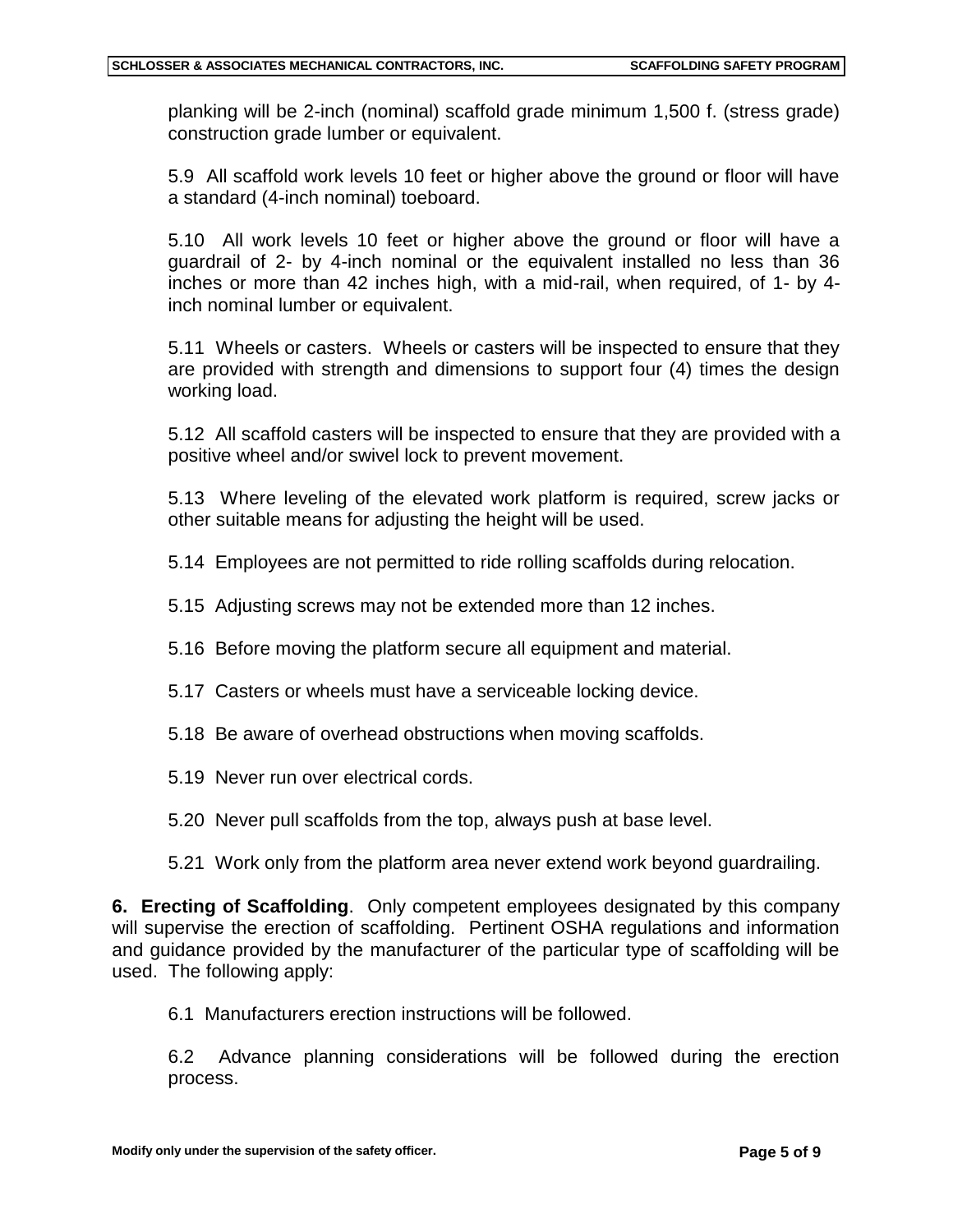6.3 Only trained and authorized employees will supervise the erection of scaffolding.

6.4 Each component will be visually inspected before use.

- 6.5 Defective or unserviceable materials will not be used,
- 6.6 Only approved lumber will be used.
- 6.7 Consult with the project manager where any instructions are unclear.

**7. Pre-Inspection of Erected Scaffolding**. The three main areas of inspection are for rust, straightness of members, and welds. Only competent employees designated by this company will conduct the pre-inspection. Pertinent OSHA regulations and information and guidance provided by the manufacturer of the particular type of scaffolding will be used. The following as a minimum apply:

7.1 Rust. Heavily rusted scaffolding equipment is a possible sign of abuse or neglect. Severely rusted components should be thoroughly inspected and cleaned before approved for use.

7.2 Straightness of members. Mishandling, trucking and storing may cause damage to scaffolding equipment. All members or parts of all steel scaffolding components should be straight and free from bends, kinks or dents.

7.3 Welds. Scaffolding equipment should be checked before use for damaged welds and any piece of equipment showing damaged welds or rewelding beyond the original factory weld should not be used. The factory weld reference pertains to location and quality of rewelds.

- 7.4 Check serviceability of locking devices.
- 7.5 Check alignment of coupling pins and braces.
- 7.6 Check serviceability of caster brakes (rolling scaffolds).

**8. Final Inspection of Erected Scaffolding**. Only competent employees designated by this company will conduct the final inspection of erected scaffolding. Pertinent OSHA regulations and information and guidance provided by the manufacturer of the particular type of scaffolding will be used. The following as a minimum apply:

8.1 Check for proper support under every leg of every frame.

8.2 Check for wash out (if outside) due to rain.

8.3 Check to ensure all base plates or adjustment screws are in firm contact with supports.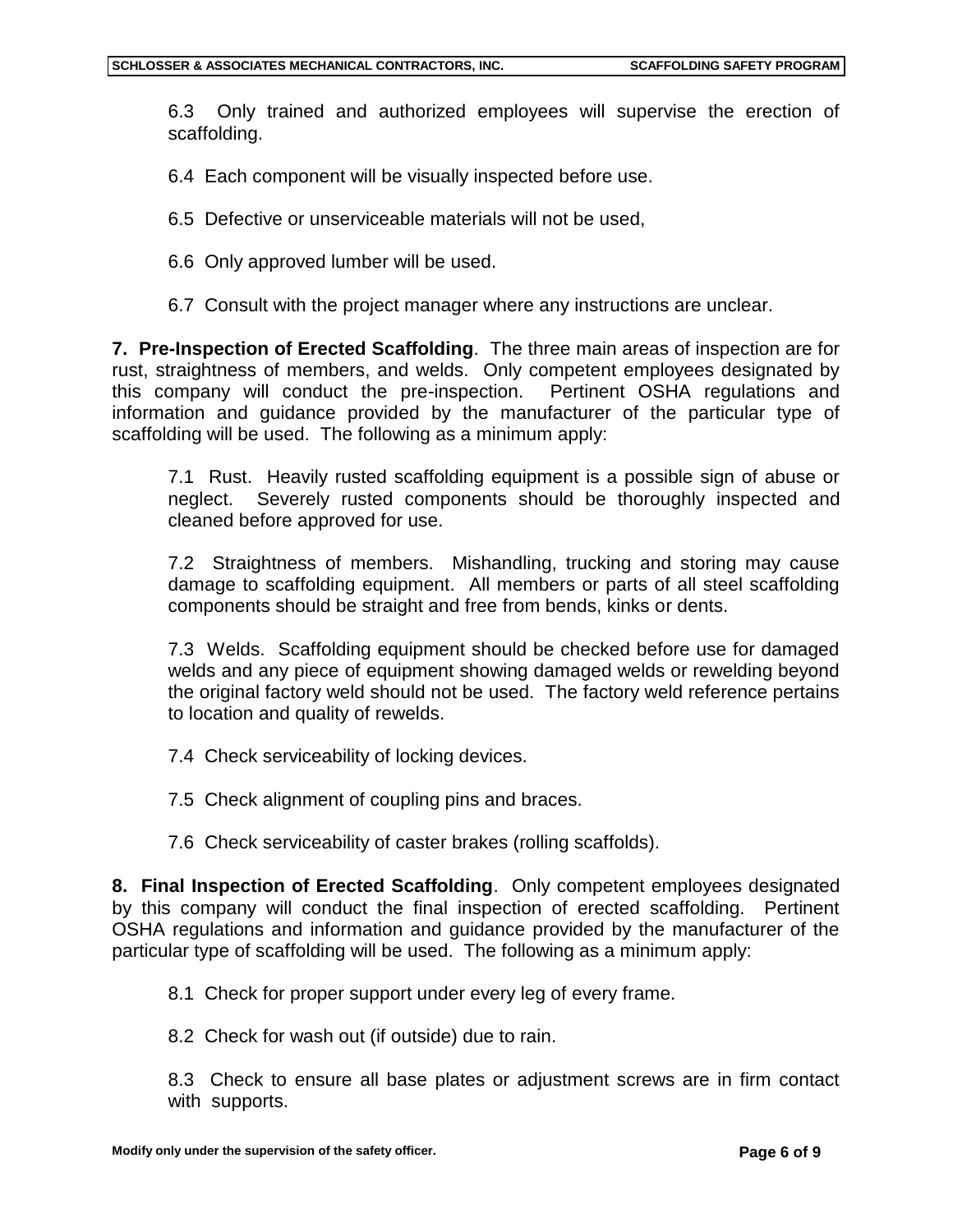8.4 Check frames for plumbness and squareness in both directions.

8.5 Check serviceability and correctness of all cross braces.

8.6 Check to ensure that all planking and accessories are properly installed.

8.7 Check to ensure that all guard rails are in place.

8.8 Recheck periodically to ensure conditions remain safe.

8.9 When defective scaffolding is found, a tag or sign will be used to inform workers.

**9. Dismantling of Scaffolding**. Only competent employees designated by this company will supervise the dismantling of scaffolding. Pertinent OSHA regulations and information and guidance provided by the manufacturer of the particular type of scaffolding will be used. The following apply:

9.1 Manufacturers dismantling instructions will be followed.

9.2 Relocation planning considerations will be considered during the dismantling process.

9.3 Dismantling will be supervised by a competent employee.

9.4 Each component will be visually inspected after use.

9.5 Defective or unserviceable materials will not stored with serviceable materials.

9.6 Avoid dropping or throwing the components as this could result in damage to the equipment.

9.7 Consult with the project manager where any instructions are unclear.

**10. Aerial Lifts & Platforms.** This section applies to all employees who perform work with any type of aerial lift, including boom-type lifts, scissor lifts, bucket trucks, cherry pickers, and any other type of elevated working surface. All employees must:

- 10.1 Be authorized and trained before using and performing work on one.
- 10.2 Perform pre-use inspection, including controls.
- 10.3 Keep feet firmly on the floor.
- 10.4 Keep at least 10 feet from overhead power lines.
- 10.5 Abide by machine load limits.
- 10.6 Use an appropriate Personal Fall Arrest System. **Note: A PFAS is not required on scissor type lifts since they are considered a "mobile" scaffold, as long as the guardrail system meets minimum**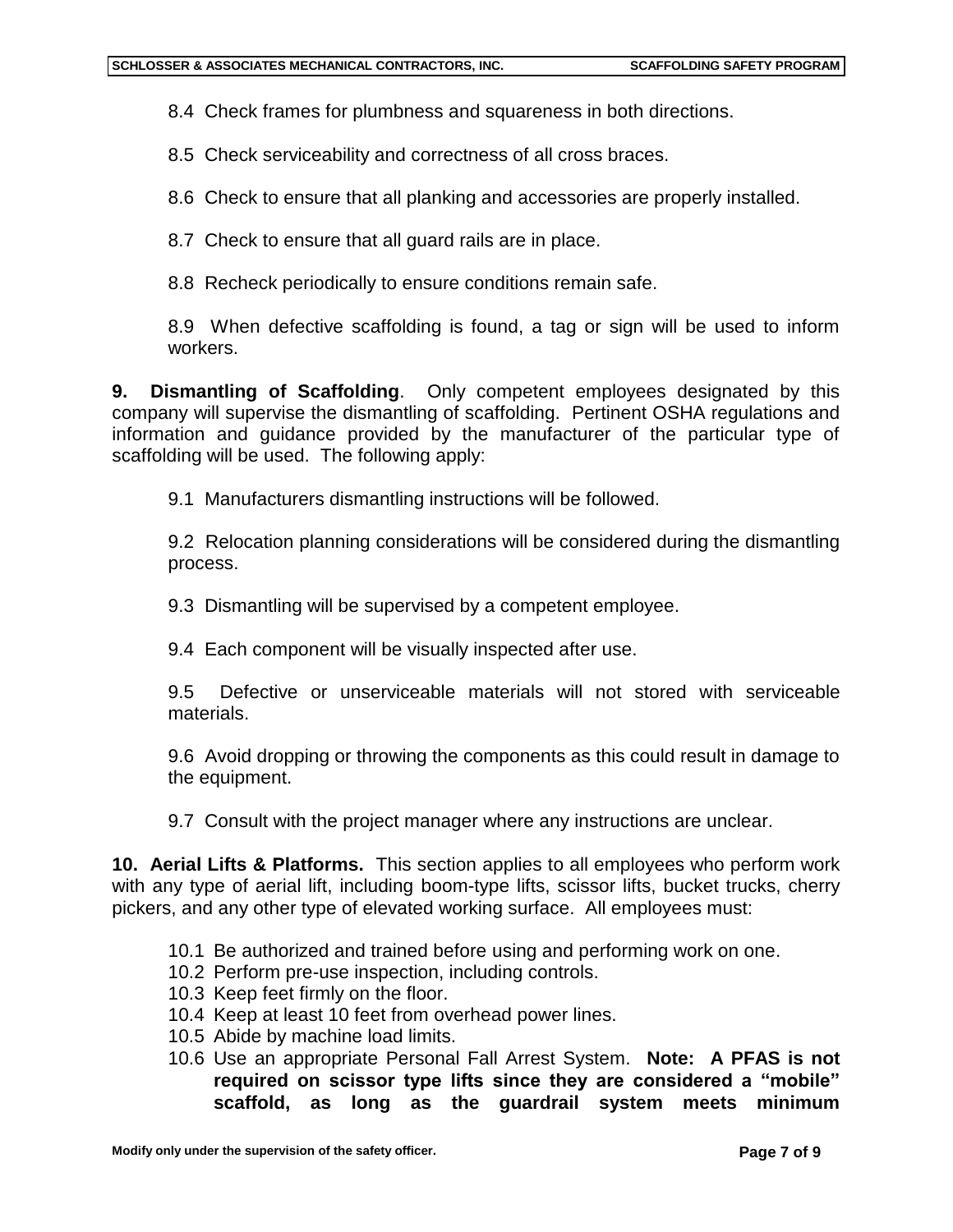# **requirements. A PFAS will be utilized in all other type of lifts and will be attached to the proper anchor point in the basket or on the boom.**

- 10.7 Be familiar with the type of lift being used, and use it according to the manufacturer's guidelines. No modifications may be made without prior written approval from the manufacturer.
- 10.8 Ensure the use of a back-up signal, or use a spotter.

**11. Training.** A training program will be provided for all employees who will be using scaffolding in the course of their duties. The training will be conducted by competent personnel. The program will include but will not be limited to:

- A description of fall hazards in the work area or job site
- Procedures for using fall prevention and protection systems
- Scaffolding access and egress procedures
- Scaffolding equipment limitations
- Inspection and storage procedures for the equipment

11.1 Initial training. Training will be conducted prior to job assignment. Schlosser & Associates Mechanical Contractors, Inc. will provide training to ensure that the purpose, function, and proper use of scaffolding is understood by employees and that the knowledge and skills required for the safe application, and usage is acquired by employees. This standard practice instruction will be provided to, and read by all employees receiving training. The training will include, as a minimum the following:

11.1.1 Types of scaffolding used by this company.

11.1.2 Recognition of applicable fall hazards associated with the work to be completed and the locations of such.

11.1.3 Load determination and balancing requirements.

11.1.4 Safety precautions in the use of scaffolds, including electrical hazards.

11.1.5 All other employees whose work operations are or may be in an area where scaffolding may be utilized, will be instructed to an awareness level concerning the associated hazards.

11.1.6 Equipment maintenance and inspection requirements.

11.1.7 Equipment strengths and limitations.

11.1.8 Certification. Schlosser & Associates Mechanical Contractors, Inc. will certify that employee training has been accomplished and is being kept up to date. The certification will contain each employee's name and dates of training. Training will be accomplished by competent personnel.